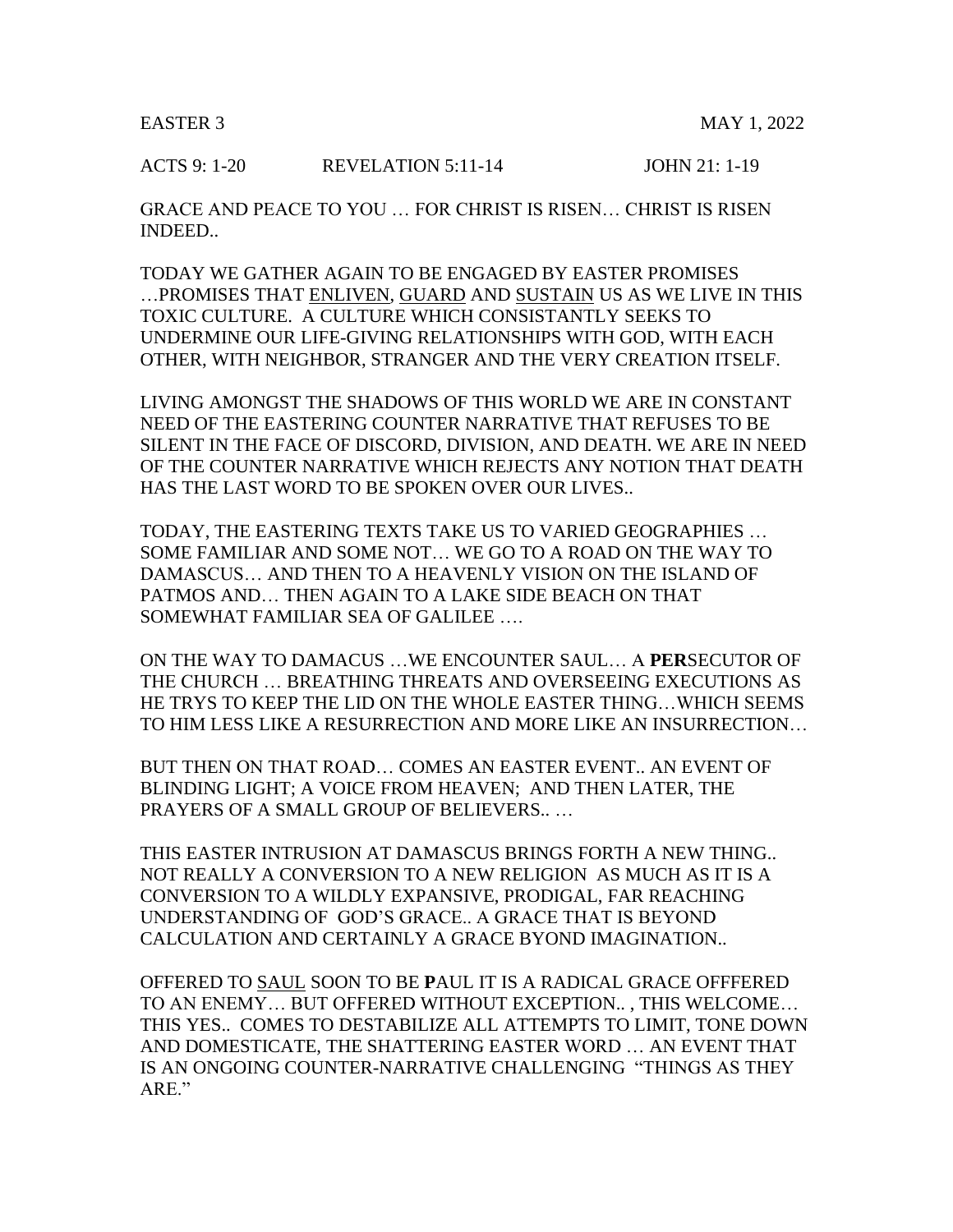AND THEN IN JOHN' S REVELATION IN EXILE ON PATMOS…WE HAVE A VISION OF THE HEAVENLY SONG THAT IS SUNG EVEN AND PERHAPS ESPECIALLY ….IN THE FACE OF AN EMPIRE'S PERSECUTIONS AND DEATH RATTLES.…

IT IS A SONG THAT IS JOINED BY THE ALL CREATURES – GREAT AND SMALL.. JOINED BY THE EARTH, AND SUN AND MOON AND STARS..

A SONG THAT REJOICES.. IN THE TESTIMONY THAT AT THE CENTER OF GOD'S THRONE IS NOT AN AVENGING LION BUT A RECONCILING LAMB ..

AND THEN OF COURSE THERE IS THE BEACH… WHERE ANOTHER EASTER INTRUSION IS PLAYED OUT… PLAYED OUT IN THAT FAMILIAR LOCALE .. THE SEA OF GALILEE WITH ALL OF ITS MEMORIES OF FISHERFOLK , TEACHINGS, MIRACLES AND EXTRAVAGANT FEEDINGS..

IT BEGINS WITH THE ODD, MUNDANE WORDS OF PETER… *I'M GOING FISHING… ..* 

AS IF TO SAY PERHAPS… I AM GOING BACK TO WHAT I KNOW BEST… … AS PETER SIMPLY RE-ENGAGES WITH THE REGULAR, EXPECTED PATTERNS OF LIFE AND DEATH THAT HAVE SHAPED HIS PAST IDENTITY…

I AM GOING FISHING.. THE OTHERS JOIN HIM.. FISHING ALL THROUGH THE NIGHT..

THERE ON THE LAKE .. .. THOSE EXPECTING NOTHING NEW …. CAUGHT NOTHING.. UNTIL THE STRANGER ON THE BEACH YELLS OUT AND SUGGEST THEY TRY CASTING THEIR NETS IN A NEW DIRECTION…

AND SUDDENLY THE NETS ARE FULL, .. IN FACT.. OVERFLOWING…. AND THERE IN THAT ABUNDANCE …. THERE IS RECOGNITION – IT IS JESUS!! AND BECAUSE IT IS JESUS ….SOON THERE IS - OF COURSE - A MEAL.. A BREAKFAST ON THE BEACH… AROUND A CHARCOAL FIRE… A MEAL OF BREAD AND FISH ECHOING WITH THE OTHER MEALS THAT THEY HAVE SHARED WITH JESUS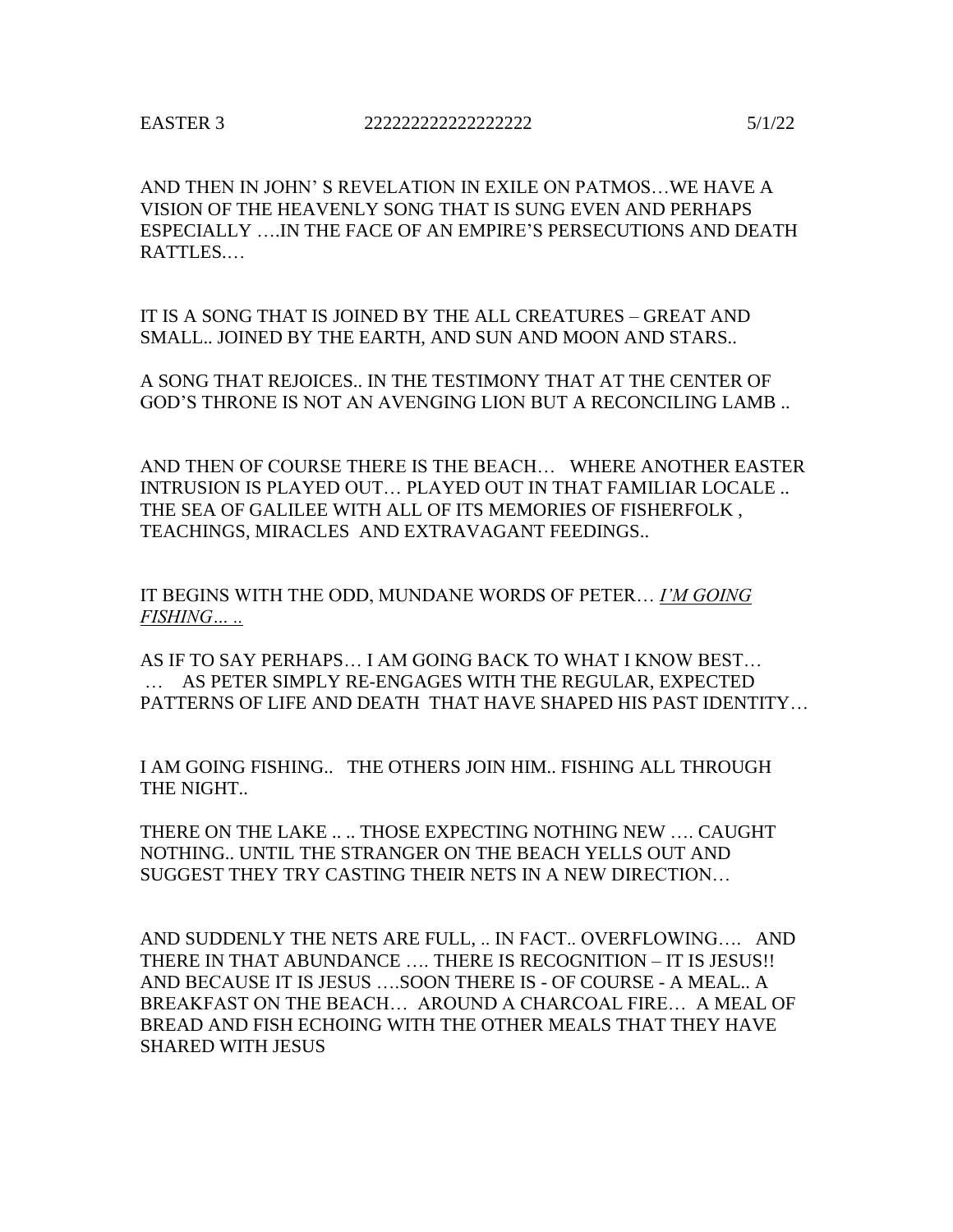## EASTER 3 33333333333333 5/1/22

BUT OF COURSE, THE LAST TIME ANYONE WAS AROUND A CHARCOAL FIRE.. IT WAS PETER IN THE COURT YARD OF THE HIGH PRIEST AFTER THE ARREST OF JESUS… WHERE PETER WAS INTERROGATED WITH 3 QUESTIONS… ANSWERED EACH TIME… I DO NOT KNOW THE MAN… I AM NOT A FOLLOWER… AFTER WHICH THAT INFAMOUS ROOSTER CROWED..

BUT HERE ON THE LAKESHORE.. COME THREE **NEW** QUESTIONS… AGAIN AND AGAIN AND AGAIN…..PETER … DO YOU LOVE ME.. AS IF TO ASK.. PETER WHICH CHARCOAL FIRE DO YOU CHOOSE.. ?? WHICH PATTERN AND WAY DO YOU FOLLOW NOW?

HERE PETER IS ADDRESSED WITH A WORD THAT SEEKS TO DRAW HIM FURTHER OUT OF THE WORLD'S PATTERNS AND DEATH CYCLES INTO NEW LIFE..

HERE JESUS APPEARS … WITH A WORD.. A WORD THAT SEEMS TO BE ANOTHER RESURRECTION EVEN – AN EASTER OFFER TO PETER AND THE OTHERS.. NOW YOU BE RAISED UP TO LIFE.. !! RECEIVE AGAIN YOUR IDENTITY AS A FOLLOWER LEANING INTO GOD'S FUTURE..

DO YOU LOVE ME PETER… ? FEED MY LAMBS; TEND MY SHEEP, FEED MY SHEEP.. BE EASTERED PETER.. BE THE RESURRECTION… BE THE BREAD… BE THE BODY OF CHRIST WITH YOUR SISTERS AND BROTHERS ... ON BEHALF OF THE CREATION

FOLLOW ME… JESUS SAYS.. FOLLOW ME INTO GOD'S FUTURE… FOLLOW ME TO THE PLACES WHERE WE CAN NOW HONESTLY FACE AND NAME ALL THAT STILL SHADOWS GOD'S BELOVED CREATION…

FOLLOW ME INTO ALL THE PLACES WHERE DEATH APPEARS TO HAVE WON, FOLLOW INTO THE PAIN AND SUFFERING IN OUR WORLD, FOLLOW ME INTO THESE PLACES SPEAKING NOW THE LIFE AND HOPE OF GOD'S FUTURE.

WITH THIS JESUS ….. FORGIVENESS LEADS TO MISSION, RECONCILIATION LEADS TO A CALLING. TO EASTER LIFE..

HERE EASTER IS A VERB… SO THAT IN THIS FOLLOWING… EASTER BECOMES FEET MOVING, HANDS WORKING, WORDS WELCOMING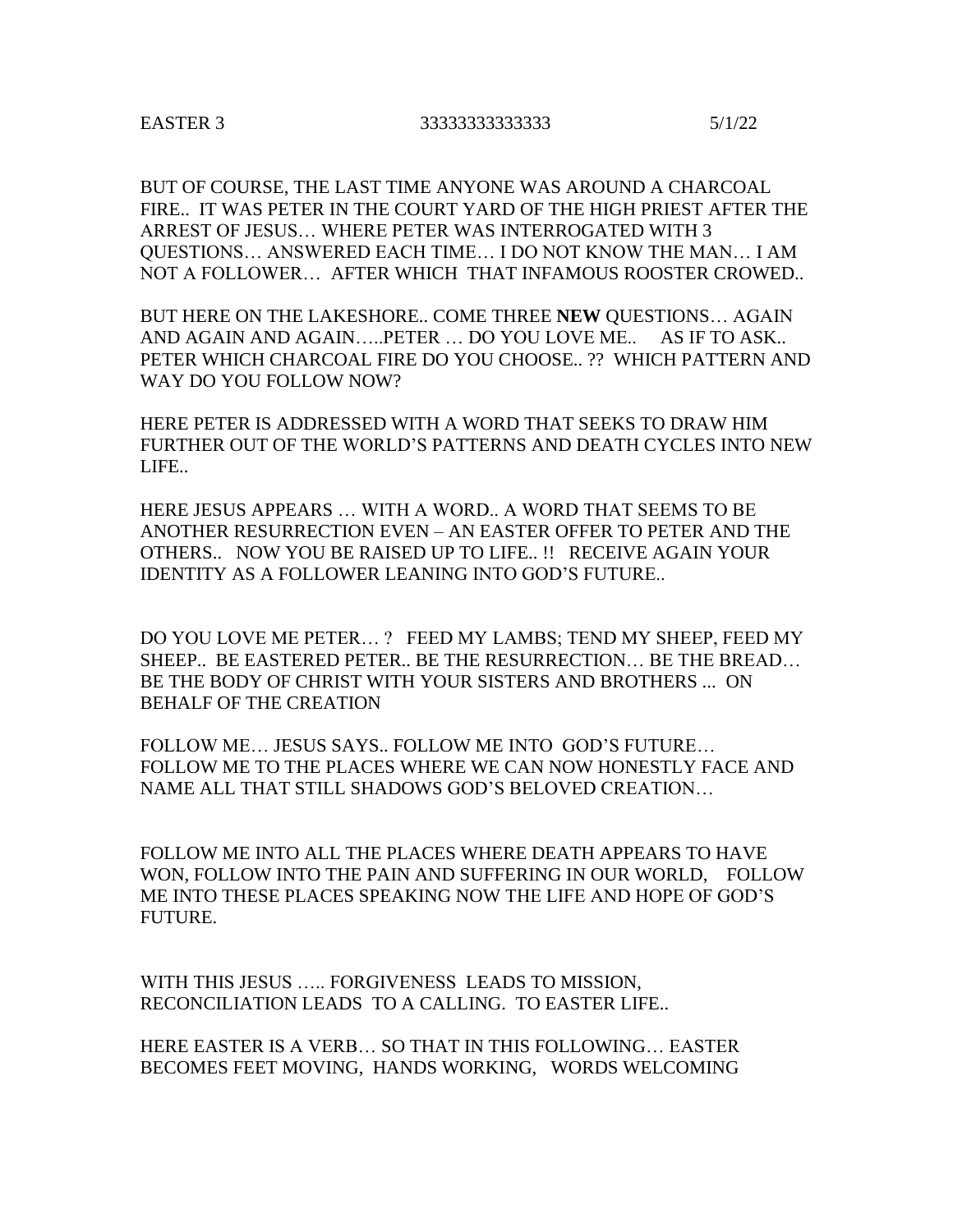## EASTER 3 444444444444444444 5/1/22

PETER IS NOW SENT OUT… TO GIVE TESTIMONY.. FOR THE DENIALS AND ABANDONMENT OF JESUS DO NOT LEAD TO GOD'S ABANDONMENT OF THE WORLD.. THE DEATH OF GOD' BELOVED DOES NOT BRING ABOUT OUR DEATH'S BUT RATHER LIFE FOR ALL …

JESUS COMES TO THIS CHARCOAL FIRE BECAUSE HIS LIFE CONTINUES ON INTO A NEW FUTURE… JESUS IS RISEN SO THAT HE MAY CONTINUE TO ENCOUNTERED

ENCOUNTERED IN A VARIETY OF PLACES.. NOT JUST ON THE ROAD TO DAMASCUS.. OR ON THE SHORES OF GALILEE… OR AT THE PLACE OF EXILE IN PATMOS

BUT EVEN HERE IN THIS PLACE AS WELL .. AT THIS TABLE.. … TODAY …. BREAD AND WINE.. LAYERED AND EMBODIED WITH GRACE… HAVE WEIGHT AND DEPTH ……. HERE IS A WORD/ A PROMISE THAT DESPITE OUR DENIALS, OUR BETRAYALS, OR OUR FEEBLE FAITH .. THIS JESUS IS EMBODIED HERE.. PRESENT IN BREAD AND WINE.. FORGIVING AND SENDING

HERE WE ARE GIFTED WITH GOD'S YES...

AND FROM HERE WE ARE SENT.. SENT TO TESTIFY.. TO BE EASTER …. TO DO EASTER…. TO LIVE EASTER.. AND TO GIVE EASTER AWAY… AS WE SING OUR ALLELUIAS

**BUT YET**….. HOW CAN THAT BE... HOW ARE WE ABLE TO SING ALLELUIA'S IN THE MIDST OF THIS WORLD AS WE KNOW IT

SUCH I THINK IS ONE OF THE GREAT QUESTIONS OF EASTER.. IN THIS WORLD...

HOW DO WE DARE SING ALLELUIAS IN THE FACE OF THE FEAR THAT SEEMS TO HAVE GRIPPED SO MUCH OF OUR PUBLIC LIFE...HOW DO WE DARE SING ALLELUIAS THE FACE OF THE TERRORS OF THE UKRAINE OR YEMEN AND SYRIA AND SO MANY OTHER PLACES OF HORROR .. HOW DARE WE SING OUR ALLELUIA'S AS THE CREATION ITSELF CONTINUES TO GROAN UNDER THE WEIGHT OF OUR CONSUMNING WAYS...

AND YET... HOW DO WE DARE NOT SING THEM... IN THE FACE OF THE WORD... CHRIST IS RISEN.. THE CRUCIFIED ONE THE ONE WHO BECAME OUR TEARS AND OUR HEARTACHE AND OUR SIN... WHO BECAME GOD-FORSAKEN FOR US... THIS ONE GOD HAS RAISED FROM THE DEAD... FOR ALL ..FOR US AND ALL CREATURES.. FOR ALL OF CREATION..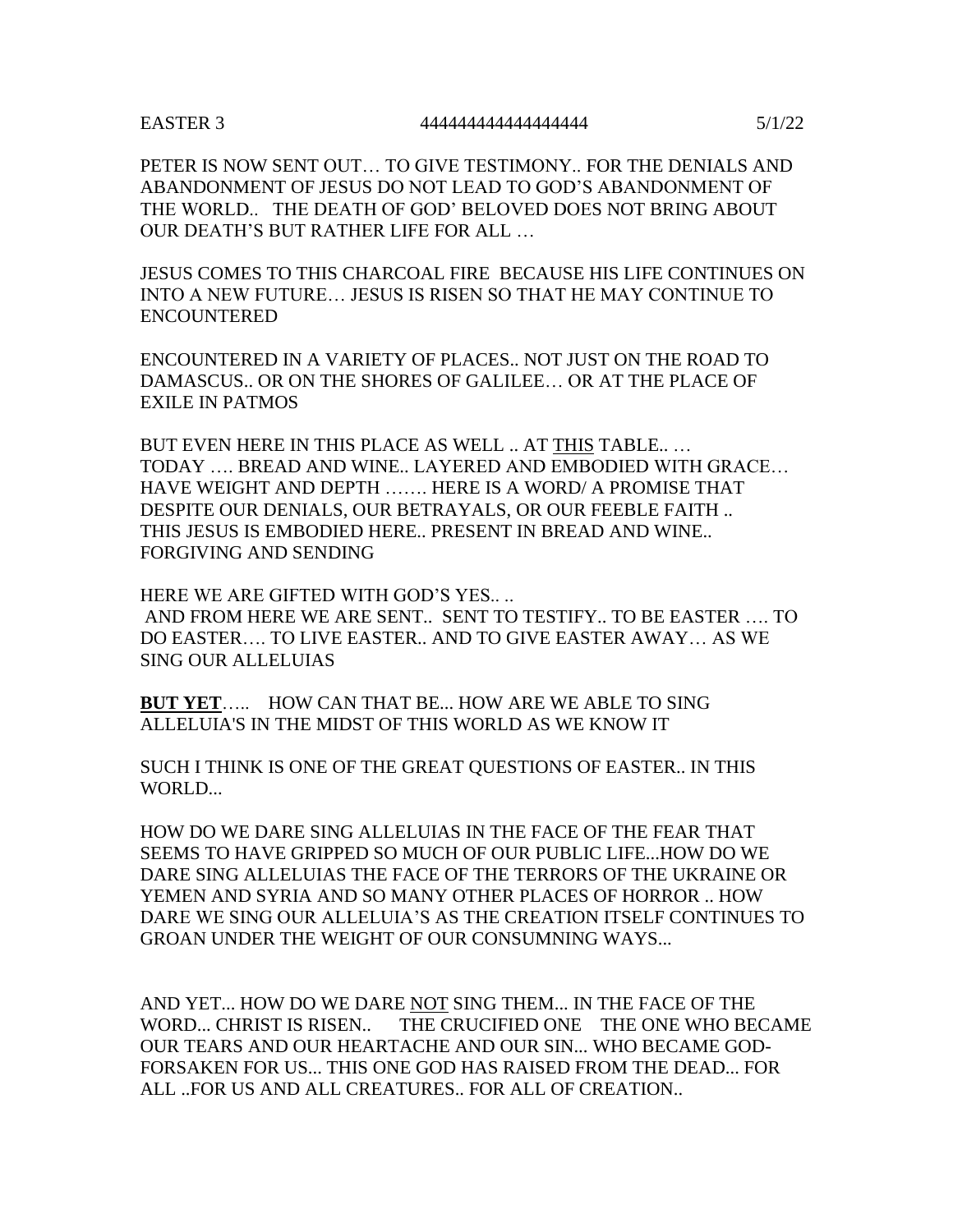## EASTER 3 55555555555555555555 5/1/22

LISTEN THEN TO THE TESTIMONIES OF ST. JOHN AND THE PEOPLE OF UKRAINE..

EXILED ON THE ISLAND PATMOS..WRITING TO THE 7 CHURCHES IN ASIA.. WHO ARE IN THE MIDST OF SUFFERING AND GREAT PERSECUTION... JOHN.. DARES TO SING THE POETIC PRAISES... THAT DEFIANTLY OFFER A COUNTER POINT..

"WORTHY IS THE LAMB WHO WAS SLAUGHTERED... WORTHY *TO RECEIVE POWER AND WEALTH AND WISDOM AND MIGHT AND HONOR AND GLORY AND BLESSING..."*

IN THE MIDST OF GREAT FEAR AND TURMOIL... WITH POETIC DARING JOHN CONFESSES THE VISION OF GOD'S COMPASSION AND VICTORY THAT WILL EVEN OVERCOME THE PRESENT TRIBULATIONS...

AND THEN CLOSER IN TIME TO US… LAST SUNDAY… IN THE MIDST OF THE DEVASTATIONS IN UKRAINE ..IN BOMBED OUT STREETS UNDER THE THREAT OF MISSILES AND BOMBS… CROWDS STILL LINED UP WITH THEIR FOOD BASKETS FOR THE EASTER TRADITIONAL BLESSINGS… TESTIFYING TO A DEEP HOPE FOR EASTER LIFE EVEN IN THE MIDST OF THE SO MANY TRIBULATIONS THAT SURROUND THEM… THERE ALLELUIA'S WERE SUNG IN HOPE AND IN DEFIANCE OF ALL THAT WOULD SEEK TO SUBDUE THEM

WITH SUCH ALLELUIAS ROOTED IN EASTER HOPE WE TOO ARE CALLED TO OPEN OUR EARS TO THE LAMENTS AND KEENING IN THE WORLD... TO PRAY ....BESEECHING GOD THAT THE TEARS OF ALL MIGHT BE WIPED AWAY... THAT ALL WHO SUFFER AND ARE FORSAKEN MIGHT BE GIVEN HOPE AND LIFE... TRUSTING THE PROMISE OF GOD'S FUTURE WHERE EVEN DEATH ITSELF SHALL BE SWALLOWED UP FOREVER

AND SO IT IS THAT EASTER SONG AND PRAYER.. LIKE THE JEWISH PRAYER IN WHICH IT IS ROOTED.... INCLUDES PRAISE AND BESEECHING... ALLELUIAS AND INTERCESSIONS... THANKSGIVINGS AND LAMENTS

AND SO LET US DARE SING THE ALLELLUIAS... EVEN WHEN OUR NETS ARE EMPTY...EVEN WHEN THE DARKNESS LINGERS IN OUR LIVES... EVEN WHEN WE STILL ARE HUNGRY FOR JUSTICE AND RIGHTEOUSNESS.. EVEN WHEN WARS RAGE AND OPPRESIVE SYSTEMS BEAR DOWN ON SO MANY IN OUR LAND…LET US SING OUR ALLELUIAS AND FLING THEM OUT IN PROTEST AND HOPE